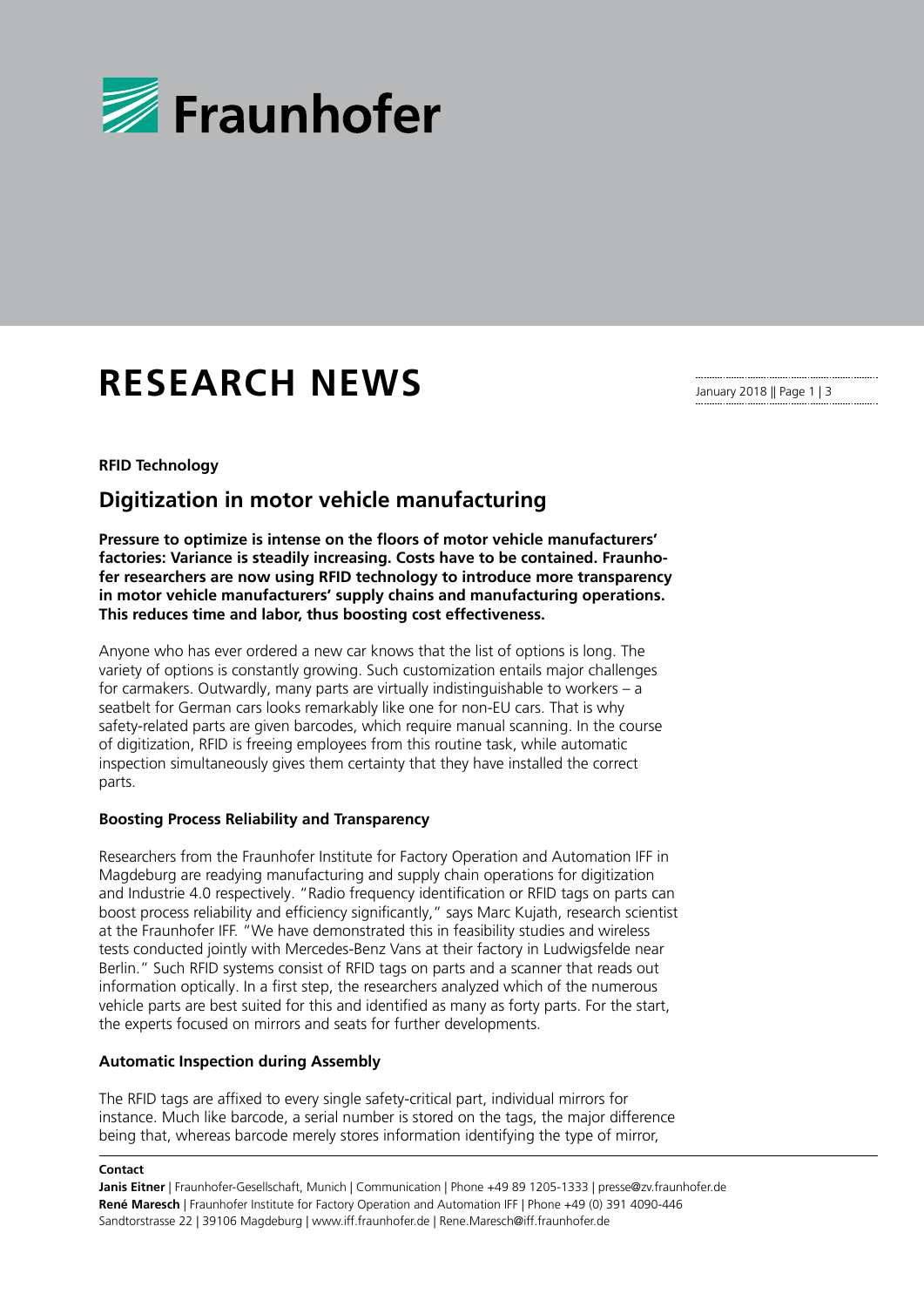

the number on an RFID tag delivers abundant information such as the vehicle in which a mirror is to be installed. Whereas barcodes have to be read manually with a handheld scanner one by one, RFID tags can all be read automatically and optically at the same time by one scanner – even when the parts have been installed. This means that information can be retrieved from RFID tags in seconds at any given time. This is a crucial advantage for manufacturing. For instance, the installation of all the requisite parts can be verified while a front or rear axle is being mounted. Previously, this was not checked until final inspection – by employees conducting visual inspections and using paper lists. "RFID tags enable us to boost transparency," explains Kujath.

#### **From the Technology to the Operating Specifications through System Integration**

The researchers from the Fraunhofer IFF delivered both the technology and the operating specifications. "This required several steps, which we tackled together with our partner Mercedes-Benz Vans. For instance, we reduced the blind spots in production scheduling. This means that a project manager now knows where the snags in the process are located – and can ask the right questions at the right time. We additionally thought the different roles through. A project manager ultimately needs different information than a technician," adds Kujath. Standard tests at Daimler will follow in another step.



**A variety of options in motor vehicle manufacturing: Outwardly, many parts are virtually indistinguishable to workers. © Fraunhofer IFF, Andreas Süss | Picture in color and printing quality: www. fraunhofer.de/en/press**

**RESEARCH NEWS**  January 2018 || Page 2 | 3